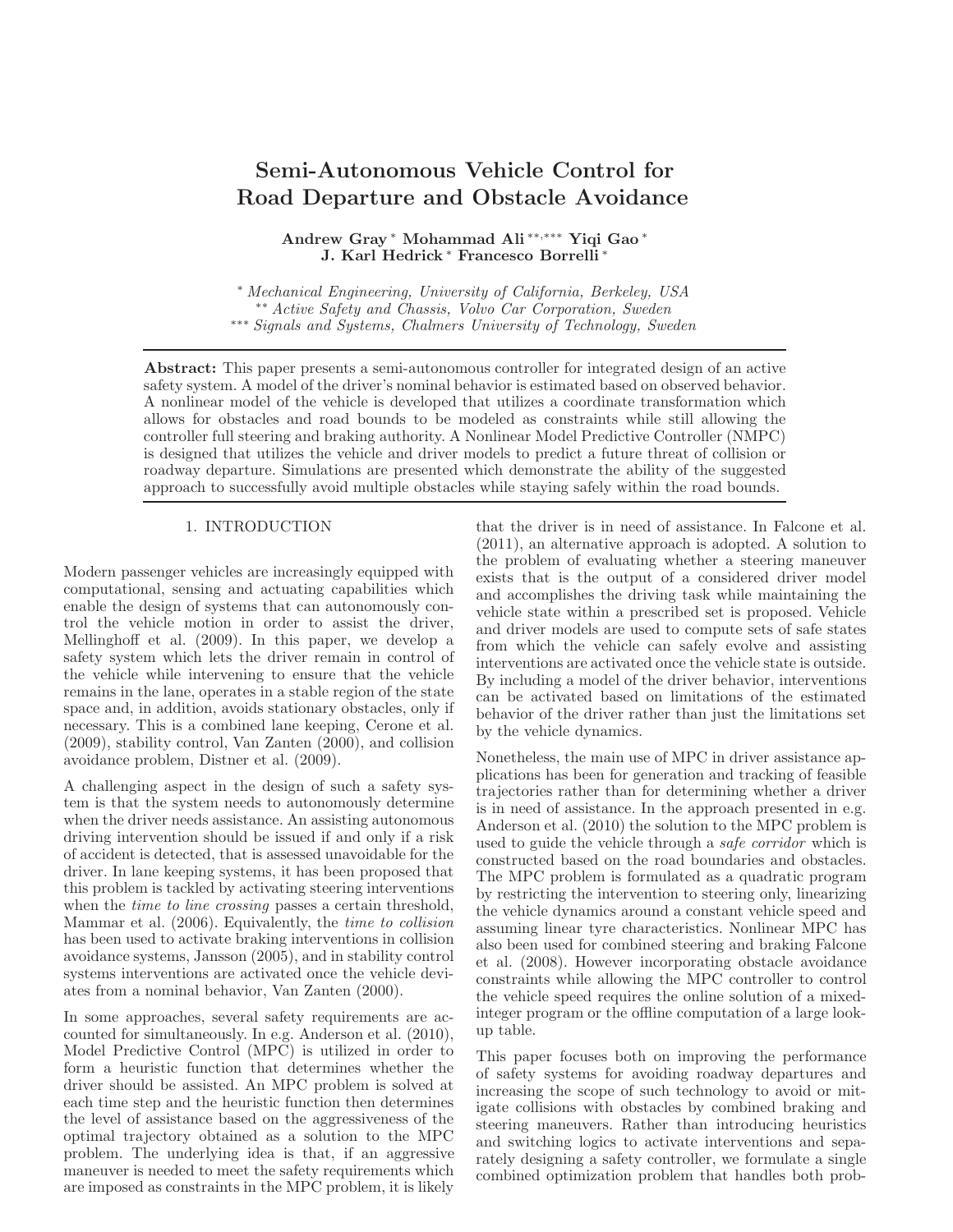

Fig. 1. Modeling notation.

lems. In particular, a predictive optimal control problem is formulated which simultaneously uses predicted driver behavior and determines the least intrusive intervention that will keep the vehicle in a region of the state space where the driver is deemed safe. We also introduce a transformation which transforms the time-dependent vehicle dynamics into spatial-dependent dynamics. This transformation leverages the incorporation of the obstacle avoidance constraints while maintaining the MPC controller's authority to influence both steering and braking. The resulting controller is always active and only applies the correcting control action that is necessary to avoid violation of the safety constraints.

The rest of the paper is organized as follows: in Section 2 we introduce the vehicle dynamics and driver models. In Section 3 we introduce the safety constraints as requirements that the vehicle stays in a collision free path in the lane while operating in a region of the state space where the driver is deemed capable of maneuvering the vehicle. In Section 4, the proposed predictive controller is presented and in Section 5 we present validation results of the proposed method. Finally, in Section 6 we provide some concluding remarks and outline future work.

### 2. MODELING

In this section, we present the mathematical models used for the combined threat assessment and control design.

#### 2.1 Vehicle model

Consider the vehicle sketch in Figure 1. We use the following set of differential equations to describe the vehicle motion within the lane,

$$
m\dot{v}_x = m v_y \dot{\psi} + \sum_{i=1}^{4} F_{xi},
$$
 (1a)

$$
m\dot{v}_y = -mv_x\dot{\psi} + \sum_{i=1}^{4} F_{yi},
$$
\n(1b)

$$
J_z \ddot{\psi} = l_f (F_{y1} + F_{y2}) - l_r (F_{y3} + F_{y4}) +
$$
(1c)  

$$
w_t (F_{y1} + F_{y2}) - l_r (F_{y3} + F_{y4}) +
$$
(1d)

$$
\frac{W_t}{2}(-F_{x1} + F_{x2} - F_{x3} + F_{x4}),\tag{1d}
$$

$$
\begin{aligned} \dot{e}_{\psi} &= \dot{\psi} - \dot{\psi}_s, \\ \dot{e}_y &= v_y \cos(e_{\psi}) + v_x \sin(e_{\psi}), \end{aligned} \tag{1e}
$$

where  $m$  and  $J_z$  denote the vehicle mass and yaw inertia, respectively,  $l_f$  and  $l_r$  denote the distances from the vehicle center of gravity to the front and rear axles, respectively, and  $w_t$  denotes the track width.  $v_x$  and  $v_y$  denote the vehicle longitudinal and lateral velocities, respectively, and  $\dot{\psi}$  is the turning rate around a vertical axis at the vehicle's center of gravity.  $e_{\psi}$  and  $e_{\psi}$  in Figure 1 denote the vehicle orientation and lateral position, respectively, in a road aligned coordinate frame and  $\psi_s$  is the angle of the tangent to the road centerline in a fix coordinate frame.  $F_{yi}$  and  $F_{xi}$  are tire forces acting along the vehicle lateral and longitudinal axis, respectively, and  $f_{yi}$ ,  $f_{xi}$  are forces acting along the tire lateral and longitudinal axis, respectively.

The longitudinal and lateral tire force components in the vehicle body frame are modeled as,

$$
F_{xi} = f_{xi} \cos(\delta_i) - f_{yi} \sin(\delta_i), \tag{2a}
$$

$$
F_{yi} = f_{xi} \sin(\delta_i) + f_{yi} \cos(\delta_i), \quad i \in \{1, 2, 3, 4\}, \quad (2b)
$$

where  $\delta_i$  is the steering angle at wheel *i*. We introduce the following assumption on the steering angles,

Assumption 1. Only the steering angles at the front wheels can be controlled and the steering angles at the right and left wheels of each axle are assumed to be the same, i.e.,  $\delta_1 = \delta_2 = \delta$  and  $\delta_3 = \delta_4 = 0$ . In addition, an actuator which corrects the driver commanded steering angle, such that  $\delta = \delta_d + \delta_c$ , is available, where  $\delta_d$  is the driver commanded steering angle and  $\delta_c$  is the correcting steering angle component. This can be realized by means of, e.g., a planetary gear and electric motor.

We introduce the following assumption on the braking forces,

Assumption 2. Pedal braking, distributes braking forces according to the following relation,

$$
f_{x1} = f_{x2} = \sigma \frac{F_b}{2}, \ f_{x3} = f_{x4} = (1 - \sigma) \frac{F_b}{2}, \tag{3}
$$

where  $\sigma$  is a constant (vehicle dependant) distribution parameter and  $F_b$  is the total braking force. An actuator capable of augmenting the braking of the driver is assumed available.

 $f_{yi}$  is computed using a simplified version of the Pacejka magic tire formula Pacejka (2005). We let  $\alpha_i$  denote the tire slip angle,  $\mu_i$  denote the friction coefficient,  $F_{zi}$  denote the vertical load at each wheel and write the tire formula as

$$
f_{y_i} = \sqrt{(\mu_i F_{z_i})^2 - f_{x_i}^2} \sin(C_i \arctan(B_i \alpha_i)), \quad (4)
$$

where  $C_i, B_i$  are tire parameters calibrated using experimental data.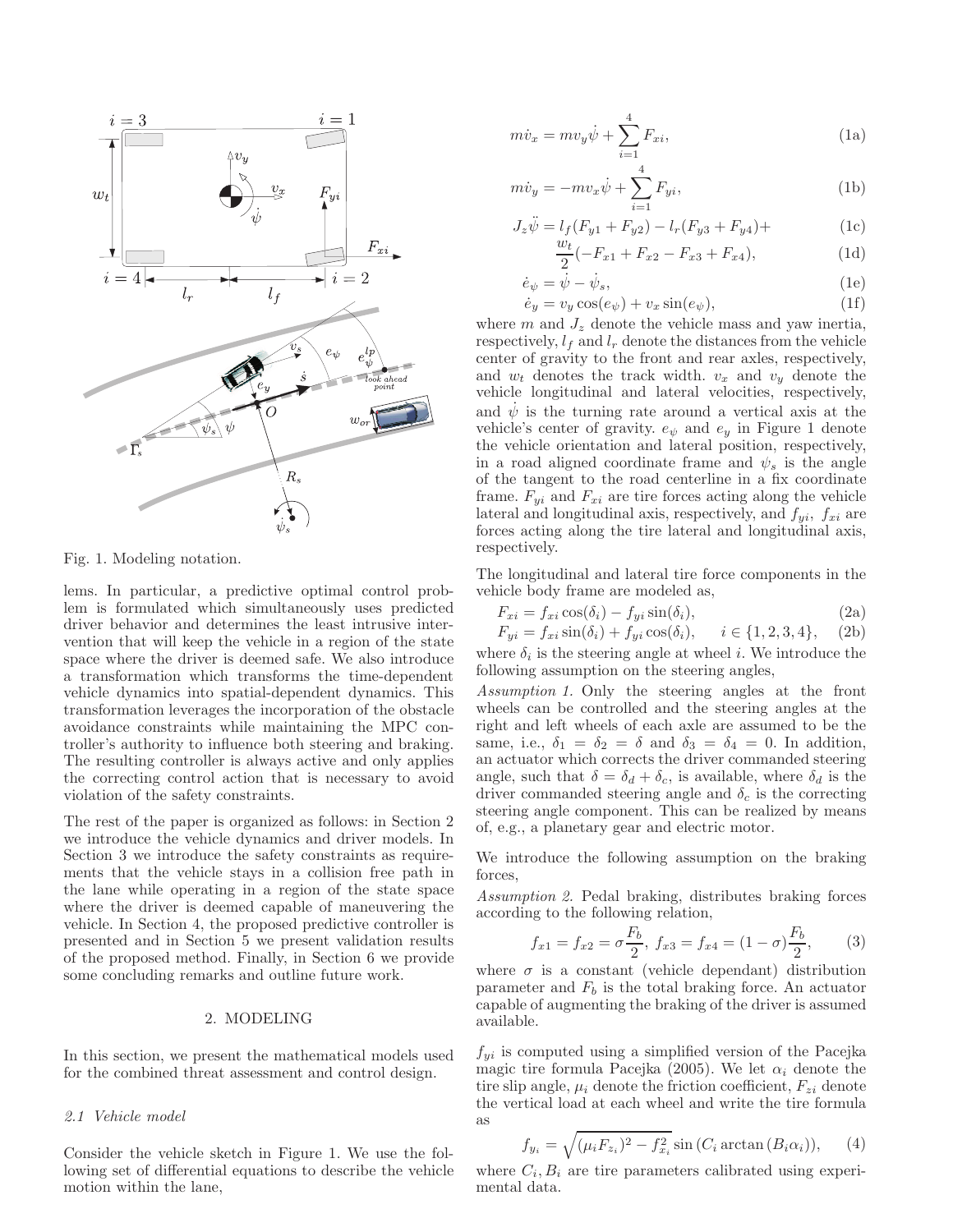The tire slip angles  $\alpha_i$  in (4) are approximated as,

$$
\alpha_1 = \frac{v_y + l_f \dot{\psi}}{v_x - \frac{w_t}{2} \dot{\psi}} - \delta, \qquad \alpha_2 = \frac{v_y + l_f \dot{\psi}}{v_x + \frac{w_t}{2} \dot{\psi}} - \delta,
$$
 (5a)

$$
\alpha_3 = \frac{v_y - l_r \dot{\psi}}{v_x - \frac{w_t}{2} \dot{\psi}}, \qquad \alpha_4 = \frac{v_y - l_r \dot{\psi}}{v_x + \frac{w_t}{2} \dot{\psi}}.
$$
 (5b)

We make use of the following assumptions,

Assumption 3. In equation (4) the vertical forces  $F_{zi}$  are assumed constant and determined by the vehicle's steady state weight distribution when no lateral or longitudinal accelerations act at the vehicle center of gravity.

Assumption 4. The friction coefficient is treated as an exogenous disturbance signal. It is assumed to be the same at all wheels, i.e.,  $\mu_i = \mu$ ,  $\forall i$  and constant over a finite time horizon. At each time instant an estimate of  $\mu$  is assumed available. See, e.g., Yamazaki et al. (1997); Shim and Margolis (2004); Pasterkamp and Pacejka (1997); Tsunashima et al. (2006) for an overview on friction estimation techniques.

Assumption 5. The signal  $\dot{\psi}_s$  is treated as an exogenous disturbance signal. Every time instant, an estimate of  $\dot{\psi}_s$ is available over a finite time horizon. See, e.g., Jansson (2005); Bertozzi et al. (2000); Eidehall et al. (2007) for sensing technologies that can be used to obtain this signal.

#### 2.2 Driver model

We will utilize a model of the driver's steering behavior. In general, an accurate description of the driver's behavior requires complex models accounting for a large amount of exogenous signals Cacciabue (2007). We are interested in very simple model structures, enabling the design of a low complexity model-based threat assessment and control design algorithm. In this paper the driver's steering behavior is described by a model, where the vehicle state and the road geometry information are exogenous signals, the steering angle is the model output and the steering model parameters are estimated based on the observed behavior of the driver.

Define the orientation error  $e^{lp}_{\psi}$ , w.r.t. a look-ahead point as in Figure 1,

$$
e^{lp}_{\psi} = \psi - \psi^{lp}_{s} = e_{\psi} + \Delta \psi_{s}, \qquad (6)
$$

where  $\psi_s^{lp}$  is the heading of the lane centerline at time  $t +$  $t_{lp}$ , with t the current time,  $\Delta \psi_s = \psi_s - \psi_s^{lp}$  and  $t_{lp}$ the preview time that can be mapped into the preview distance  $s_{lp}$ .

Denote by  $w_{or}$ ,  $w_{ol}$ , the width of an obstacle located at the right and left lane borders, respectively, which are zero in case no obstacle is present. We introduce the position error,

$$
e_y^{lp} = e_y - \frac{1}{2}w_{or} + \frac{1}{2}w_{ol},\tag{7}
$$

which is the distance of the vehicle's center of gravity from the center of the free portion of the lane.

We compute an estimate of the driver commanded steering angle  $\delta_d$  as,

$$
\hat{\delta}_d = K_y e_y^{lp} + K_\psi e_\psi^{lp},\tag{8}
$$

with  $K_y$  and  $K_\psi$  as gains that are, in general, time varying and are updated online. Clearly,  $\Delta \psi_d$  in (6) and  $w_{or}$ ,  $w_{ol}$  in (7) depend on the preview time  $t_{lp}$  that, in our modeling framework, is considered as a parameter of the driver model. We also remark that the steering model (8) is velocity dependant since  $\Delta \psi_s$  also depends on the vehicle speed  $v_x$ .

*Remark 1.* The obstacle widths  $w_{or}$ ,  $w_{ol}$  are included in (7) to model that the driver tries to avoid road side obstacles, which is a realistic assumption when the driver is attentive. Nevertheless, if it can be established that the driver is distracted, this can be accounted for by setting the widths  $w_{or}$ ,  $w_{ol}$  to zero.

Estimation results of driver model parameters, obtained using a nonlinear recursive least squares algorithm, are presented in Falcone et al. (2011) for both normal and aggressive driving styles.

We write the model  $(1)-(8)$  in the following compact form,

$$
\dot{\xi}(t) = f(\xi(t), u(t), w(t)),
$$
\n(9)

where  $\xi = \left[v_x, v_y, \dot{\psi}, e_{\psi}, e_y\right]^T$ ,  $u = \left[\delta_c, F_b\right]^T$  and  $w = \begin{bmatrix} \mu, & \dot{\psi}_d, & \Delta \psi_d, & w_{ol}, & w_{or} \end{bmatrix}^T$  are the state, input and

disturbance vectors, respectively.

# 2.3 Spatial Model

The semi-autonomous controller derived in Section 4 utilizes both braking and steering to keep the vehicle on a collision free path. In order to formulate the safety constraints on the vehicle's position, as in Section 3, while maintaining the ability to control both steering and braking, we introduce a spatial-vehicle model where the independent variable, with respect to which the system states are differentiated, is the traveled distance along the lane centerline s.

The following kinematic equations can be derived from Figure 1,

$$
v_s = (R_s - e_y) \cdot \dot{\psi}_s = v_x \cdot \cos(e_\psi) - v_y \cdot \sin(e_\psi), \quad (10)
$$

where  $v<sub>s</sub>$  is the projected vehicle speed along direction of the lane center line and  $R_s$  is the radius of curvature. The vehicle's velocity along the path  $\dot{s} = \frac{ds}{dt}$  is then given by

$$
\dot{s} = R_s \cdot \dot{\psi}_s = \frac{R_s}{R_s - e_y} \cdot (v_x \cdot \cos(e_\psi) - v_y \cdot \sin(e_\psi)). \tag{11}
$$

Using the fact that  $\frac{d\xi}{ds} = \frac{d\xi}{dt} \cdot \frac{dt}{ds}$  we write the spatial model in the following compact form,

$$
\xi' = f(\xi, u, w) \cdot \frac{1}{\dot{s}} = f^{s}(\xi, u, w), \tag{12}
$$

where  $(\cdot)'$  denotes a variable's derivative with respect to s.

Remark 2. The time as a function of s,  $t(s)$ , can be retrieved by integrating  $t'$ ,  $t(s_f) = \int_{s_0}^{s_f} \frac{1}{s} ds$ .

# 3. SAFETY CONSTRAINTS

We recall that the overall aim of the safety system proposed in this paper is to keep the vehicle on a collision free path within the safety of the lane while maintaining a stable vehicle motion. In this section we express the requirements that the vehicle stays in the lane and avoids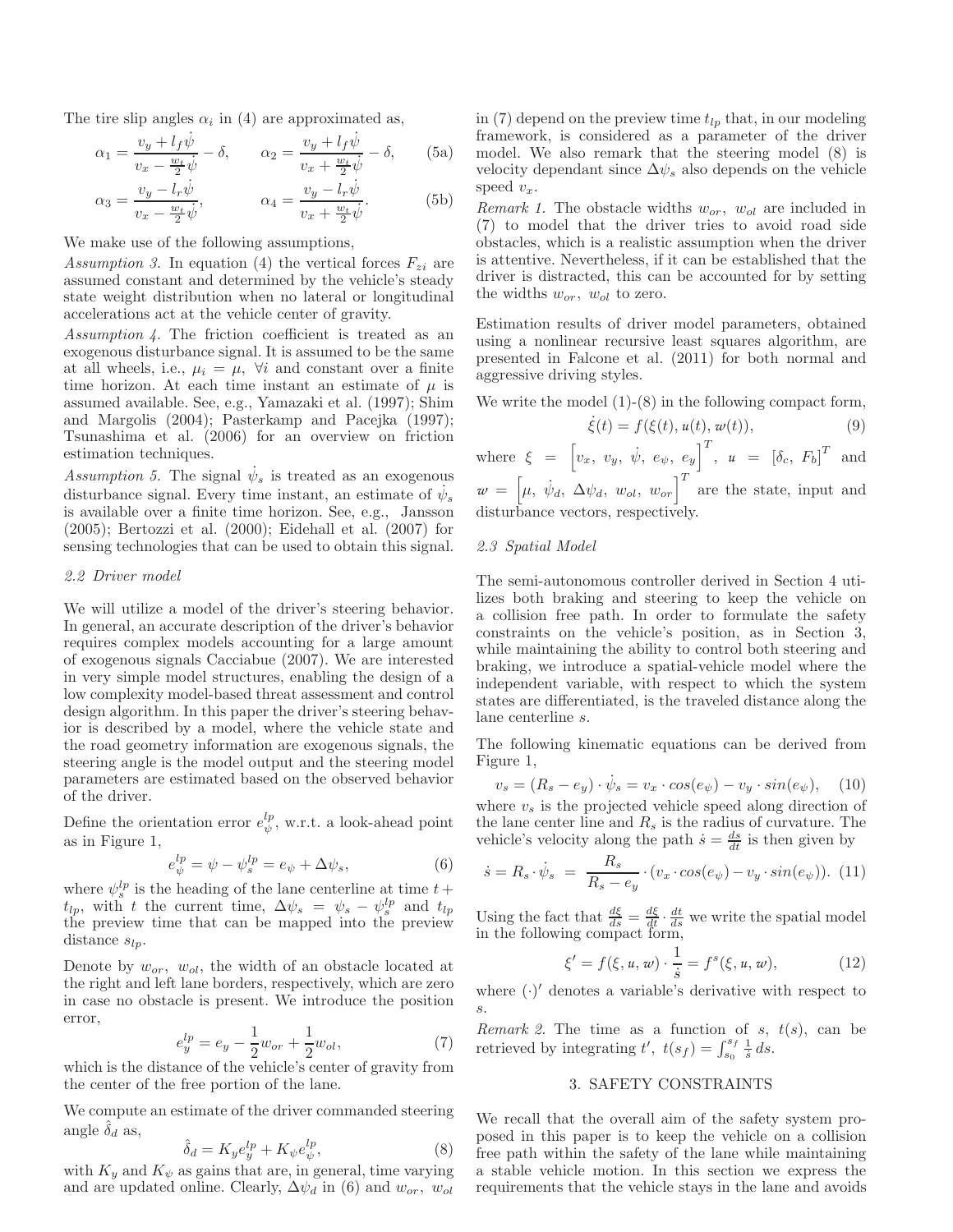obstacles, while operating in a stable operating region, as constraints on the vehicle state, input and disturbance variables.

Let  $e_{y_i}$ ,  $i \in \{1, 2, 3, 4\}$  be the distances of the four vehicle corners from the lane centerline.  $e_{y_i}$  can be written as

$$
e_{y_1} = e_y + \frac{c}{2} + a \sin(e_{\psi}), \quad e_{y_2} = e_y - \frac{c}{2} + a \sin(e_{\psi}),
$$
  
(13a)  

$$
e_{y_3} = e_y + \frac{c}{2} - b \sin(e_{\psi}), \quad e_{y_4} = e_y - \frac{c}{2} - b \sin(e_{\psi}),
$$
  
(13b)

where  $c$  is the vehicle width,  $a$  and  $b$  are the distances of the center of gravity from the front and rear vehicle bumpers, respectively.

The requirement that the vehicle stays in the free portion of the lane is then expressed,

$$
-e_{y_{\max}} + w_{or} \le e_{y_i} \le e_{y_{\max}} - w_{ol}, \ i \in \{1, 2, 3, 4\}. \tag{14}
$$

In addition to staying in the lane, we require that the vehicle operates in a region of the state space where the vehicle is easily maneuverable by a normally skilled driver. This requirement can be ensured by limiting the tire slip angles  $\alpha_i$  as,

$$
\alpha_{i_{\min}} \le \alpha_i \le \alpha_{i_{\max}}, \ i \in \{1, 2, 3, 4\}. \tag{15}
$$

For limited slip angles the vehicle behavior is predictable by most drivers and Electronic Stability Control (ESC) systems are inactive Gillespie (1992); Tseng et al. (1999).

The constraints  $(14)-(15)$  can be compactly written as,

$$
h(\xi, u, w) \le 0,\tag{16}
$$

where **0** is a vector of zeros with appropriate dimension

# 4. PREDICTIVE CONTROL PROBLEM

In this section we formulate the threat assessment and control problems as a Model Predictive Control Problem (MPC). At each sampling time instant an optimal input sequence is calculated by solving a constrained finite distance optimal control problem for the transformed system (12). The computed optimal control input sequence is only applied to the plant during the following sampling interval. At the next time step the optimal control problem is solved again, using new measurements.

We discretize the system (12) with a fixed sampling distance ds to obtain,

$$
\xi_{k+1} = f^{ds}(\xi_k, u_k, w_k), \tag{17}
$$

and formulate the optimization problem, to be solved at each step, as

$$
\min_{\mathcal{U}_s, \epsilon} \sum_{k=0}^{H_c - 1} ||u_{s+k,s}||_R^2 + \rho \epsilon
$$
\n(18a)

s.t. 
$$
\xi_{s+k+1,s} = f^{ds}(\xi_{s+k,s}, u_{s+k,s}, w_{s+k,s}),
$$
 (18b)  
\n $k = 0, ..., H_p - 1$ 

$$
h_t(\xi_{s+k,s}, u_{s+k,s}, w_{s+k,s}) \leq \mathbf{1}\epsilon, \tag{18c}
$$

$$
\epsilon \ge 0, \qquad k = 0, ..., H_p \qquad (18d)
$$
  

$$
u_{s+k,s} = \Delta u_{s+k,s} + u_{s+k-1,s}, \qquad (18e)
$$

$$
u_{\min} \le u_{s+k,s} \le u_{\max}, \tag{186}
$$
  
\n
$$
u_{\min} \le u_{s+k,s} \le u_{\max}, \tag{186}
$$

$$
\Delta u_{\min} \le \Delta u_{s+k,s} \le \Delta u_{\max},\tag{18g}
$$

$$
k=0,...,H_{c}-1
$$

$$
\Delta u_{s+k,s} = 0, \qquad k = H_c, ..., H_p \qquad (18h)
$$

$$
u_{s-1,s} = u(s-1),
$$
\n(18i)  
\n(18ii)

$$
\xi_{s,s} = \xi(s),\tag{18j}
$$

where s denotes the current position along the curve and  $\xi_{s+k,s}$  denotes the predicted state at step  $s+k$  obtained by applying the control sequence  $\mathcal{U}_s = [u_{s,s}, \ldots, u_{s+k,s}]$  to the system (17) with  $\xi_{s,s} = \xi(s)$ .  $H_p$  denotes the prediction horizon and  $H_c$  denotes the control horizon. The safety constraints (16) have been imposed as soft constraints, by introducing the slack variable  $\epsilon$  in (18a) and (18d). R and  $\rho$  are weights of appropriate dimension penalizing control action and violation of the soft constraints.

We note that no penalty on deviation from a tracking reference is imposed in the cost function (18a). The objective here is to ensure that the safety constraints (16) are not violated, while utilizing minimal control action. If the driver steering model (8) is alone capable of steering the vehicle without violating the safety constraints (16), no control action will be applied and the optimal cost will thus be zero.

In addition to the soft constraints we have imposed hard constraints. (18e)-(18g) reflect limitations set by the actuators. The constraint (18h) enables  $H_p$  to be chosen larger than  $H_c$  and the control kept constant during the prediction time beyond  $H_c$ . This constraint is useful for real-time execution when computational resources are limited.

#### 5. RESULTS

In this section we validate the behavior of the proposed active safety system. In Section 5.1 we first show a situation where the driver is attentive and capable of avoiding an obstacle . In this situation, the safety system correctly detects that the driver is capable of performing the driving task and does not intervene. Next, in Section 5.2, we demonstrate the ability of the adopted approach to detect critical situations and adequately assist the driver in avoiding accidents. We also demonstrate how the performance of the safety system can potentially be influenced if the system is complemented with a driver monitoring system that is capable of assessing whether the driver is distracted. Finally, in Section 5.3, we consider a scenario with multiple obstacles and demonstrate the ability of the controller to avoid collisions in such challenging situations.

For the results presented next, the estimation algorithm used in Falcone et al. (2011) is implemented to estimate parameters of the driver model (8) and the vehicle and design parameters in Tables 1 and 2 are used to implement the predictive controller (18).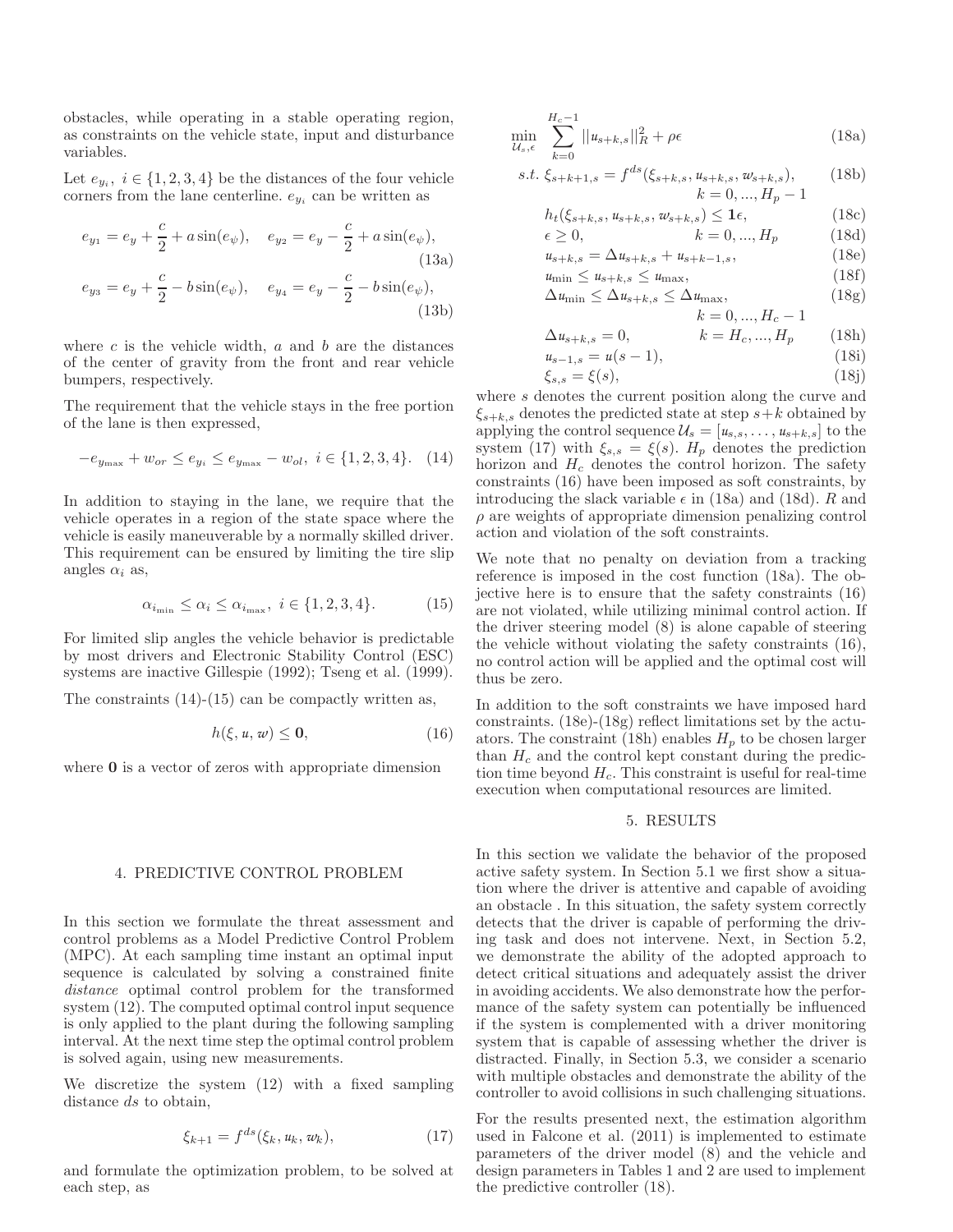| $m =$               | $\sigma =$       | $w_t =$           | $B_1, B_2 =$     | $C_1, C_2 =$ |
|---------------------|------------------|-------------------|------------------|--------------|
| $2050 \text{ kg}$   | 0.7              | $1.63$ m          | $-10.5$          | 0.5          |
| $J_z =$             | $\epsilon =$     | $l_r =$           | $B_3, B_4 =$     | $C_3, C_4 =$ |
| 3344 $\text{kgm}^2$ | $1.43 \text{ m}$ | $1.47~\mathrm{m}$ | $-12.7$          | 0.5          |
| u                   | $\alpha$         |                   |                  |              |
| $1.0\,$             | $2.12 \text{ m}$ | $2.66$ m          | $1.77 \text{ m}$ |              |

Table 1. Vehicle parameters

Table 2. Design parameters

| $u_{\text{max}} =$<br>[0.7 rad, 0 $N$ ] <sup>T</sup> | $H_p = H_c =$<br>21 | $\alpha_{\rm max} =$ |
|------------------------------------------------------|---------------------|----------------------|
| $u_{\min} =$                                         | $ds =$              | $\alpha_{\min} =$    |
| $[-0.7 \text{ rad}, -\mu mg N]^T$                    | 1 m                 | $-4^\circ$           |
| $\Delta u_{\rm max} =$                               | $\rho =$            | $e_{y_{\max}} =$     |
| [1.4 rad, $\mu mg \ N$ ] <sup>T</sup>                | 10 <sup>4</sup>     | $2.5 \text{ m}$      |
| $\Delta u_{\min} =$                                  | $R =$               | $e_{y_{\min}}$       |
| $[-1.4 \text{ rad}, -\mu mg \text{ N}]^T$            | diag(1, 10)         | $-2.5$ m             |

The driver estimation algorithm adapts and updates the parameters of the driver model as new data becomes available. Since the estimation is conducted in nominal driving conditions, the resulting driver model is expected to be representative of the nominal behavior of the driver. The implications of this are discussed next, as the behavior of the suggested predictive controller is analyzed for the considered scenarios.

#### 5.1 Attentive Driver

We first show a situation where the driver is attentive. Consider Figure 2 which shows a situation where an attentive driver is negotiating a curve and encounters an obstacle in the path. The dashed line shows the path



Fig. 2. A situation where an attentive driver encounters an obstacle in the path. The driver is capable of avoiding the obstacle and for this reason, the MPC controller doesn't intervene.

traversed by the driver. Clearly, the driver has no problems avoiding the obstacle. The shaded vehicles illustrate the trajectory that is predicted by the MPC controller when the vehicle is in the position shown with a darker color. In this situation the driver behavior, modeled by (8), is capable of avoiding the obstacle without assistance from the MPC controller. The MPC controller correctly predicts that the driver can maintain a safe trajectory and the decision to not intervene in this situation is correct.

### 5.2 Distracted Driver

In this section we consider a scenario where the driver is distracted. Consider Figure 3 where the vehicle is ap-



Fig. 3. The closed-loop vehicle trajectory where the driver is assisted by the MPC controller. The controller detects that the nominal driver behavior is no longer sufficient to maintain a safe vehicle trajectory and intervenes in order to avoid the road side obstacle.

proaching an obstacle and the driver is distracted. In this situation the driver doesn't account for the obstacle and instead just drives as if the object wasn't present. The inset in Figure 3 shows a comparison between the predicted trajectory obtained with the driver model (8) and the trajectory obtained when the driver is assisted by the MPC controller. These predictions are initiated at the position where the MPC controller first starts assisting the driver, i.e., when the two predicted trajectories no longer overlap. We note that, at this position, even though the driver is assumed attentive and will try to avoid the obstacle, the vehicle is already in a state where the driver would have to deviate from the nominal behavior, described by the model (8), in order to avoid the obstacle. The MPC controller, therefore, assists the driver with as much control action as necessary to avoid the obstacle while minimizing the cost function (18a). Figure 4 shows the steering angle of the distracted driver and the controller's corrective steering angle and braking force. We note that the controller



Fig. 4. The inputs required from the safety system, the controller slightly steers and brakes the vehicle to avoid the roadside obstacle and smoothly gives back control to the driver once the obstacle has been avoided.

slightly steers and brakes the vehicle to avoid the roadside obstacle and smoothly gives back control to the driver once the obstacle has been avoided and the vehicle is again in a state where the driver is expected to be capable of avoiding violation of the safety constraints.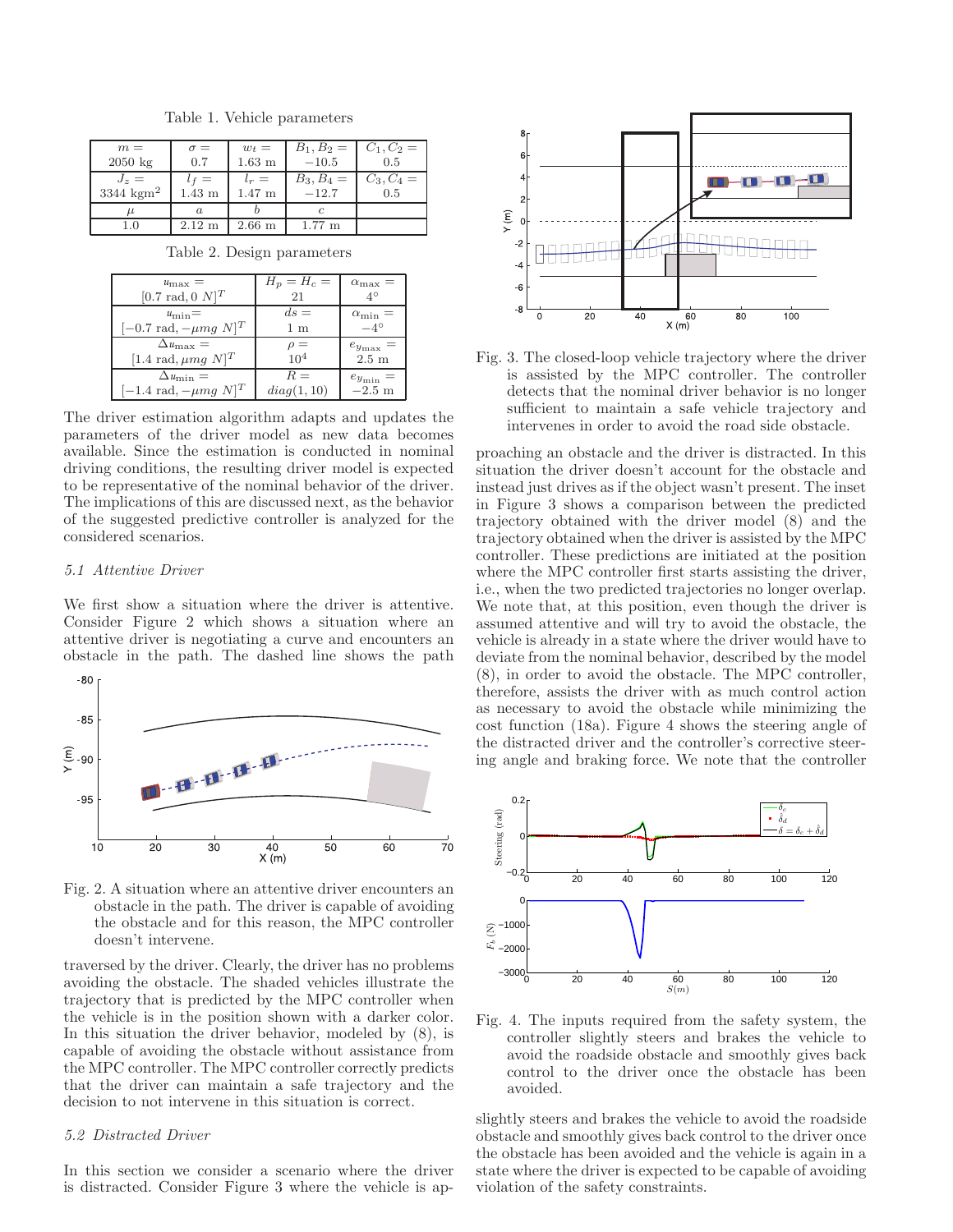Figure 3 demonstrates the ability of the adopted MPC approach to intervene and avoid roadside objects without utilizing any information about driver's distraction. Consider the scenario shown in Figure 5 where the driver model in the MPC controller has been modified to account for a distracted driver, as suggested in Remark 1. Information about driver distraction might be obtained



Fig. 5. The closed-loop trajectory of the vehicle. The inset shows a snapshot of the time instant an intervention was required. In this case a driver monitoring system has detected that the driver is distracted and consequently, we note that the intervention is activated earlier.

through a driver monitoring system like e.g. the monitoring system suggested in ?. Figure 5 shows that the MPC controller is capable of avoiding the obstacle in this case and the inset shows how the distracted driver is expected to hit the obstacle. Nonetheless, we note in Figure 6 that the intervention is activated earlier in this case than in Figure 4 and that consequently the control signals are kept smaller.



Fig. 6. The input signals in the scenario shown in Figure 5. Since the intervention is issued early, the control action is smaller when compared to the input signals shown in Figure 4 .

#### 5.3 Multiple Obstacles

Next we show a scenario that is more challenging. In Figures 7-8, a distracted driver is approaching multiple obstacles. The inset in Figure 7 shows a snapshot of the moment the second obstacle is encountered. A driver monitoring system has detected that the driver is distracted and the driver model in the MPC algorithm has been modified accordingly. Again we note that the controller intervenes to satisfy the constraints in order to minimize the control action, as prescribed by the cost function (18a). The results show the ability of the active safety system to successfully navigate around multiple obstacles while minimizing the interference to the driver.



Fig. 7. The closed-loop trajectory of the vehicle in a situation with multiple obstacles. The inset shows a snapshot of the moment the second obstacle was encountered and intervention was required.



Fig. 8. The inputs showing the corrective action,  $[\delta_c, F_b]$ , of the safety system required to keep the driver safe while navigating through multiple obstacles.

# 6. CONCLUSIONS

This paper presents the integrated design of an active safety system for prevention of collisions with roadside obstacles and roadway departures. The resulting predictive controller is constrained to stay within the safe region of the road while allowing full control of braking and steering. The system accounts for the predicted nominal driver behavior in an effort to reduce interventions when they are not necessary. Even though the proposed system doesn't rely on driver monitoring systems, it is demonstrated how such systems can be integrated to further reduce the intrusiveness of the interventions. The studied simulations presented demonstrate the controller's ability to detect and avoid collisions by applying the minimum corrective action to keep the driver safe. The results further motivate efforts towards a real-time implementation to evaluate the system in real world scenarios.